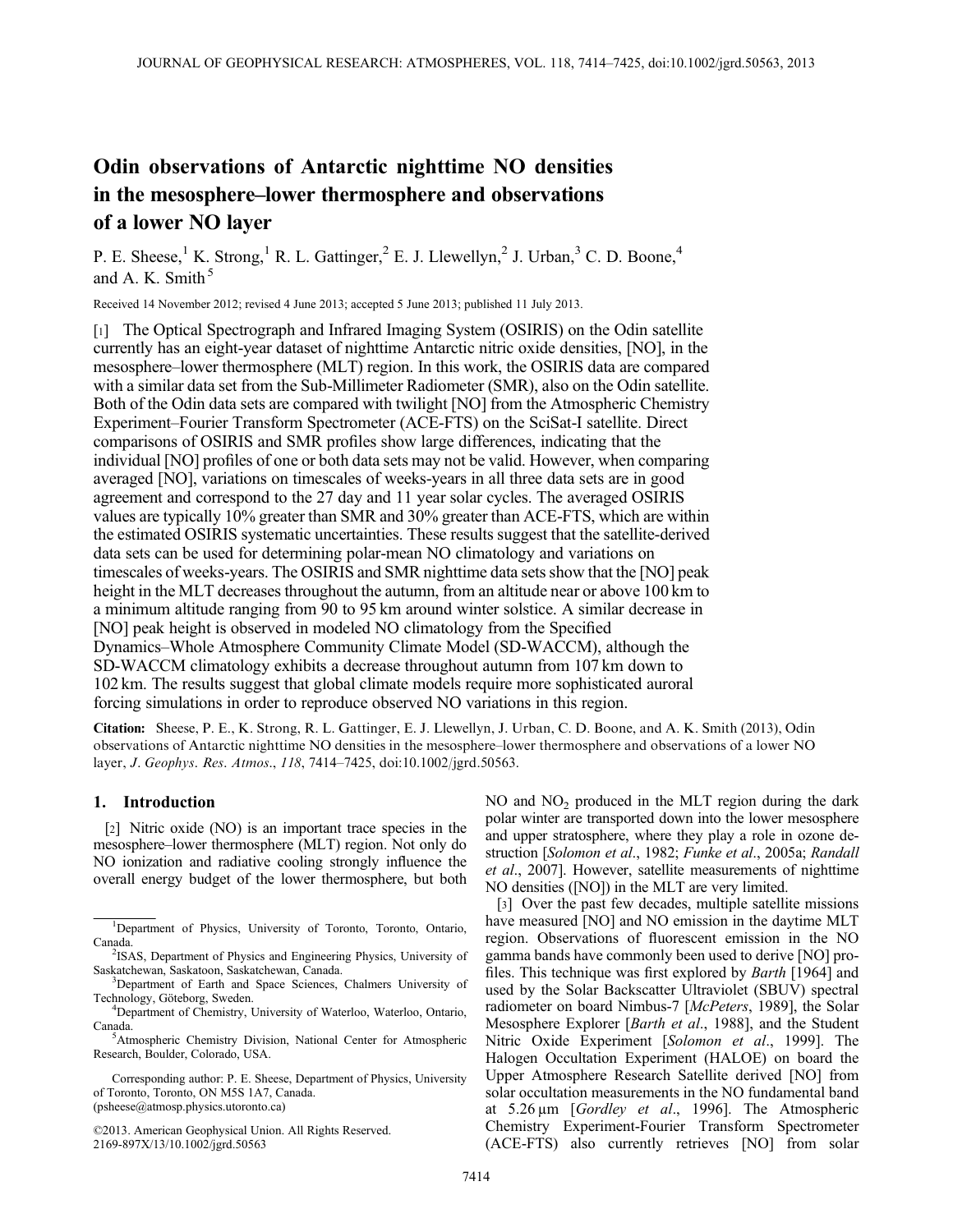occultation measurements near the NO fundamental band [Kerzenmacher et al., 2008]. However, the measurements for each of these instruments are necessarily limited to daytime and twilight conditions.

[4] Both the Sounding of the Atmosphere using Broadband Radiometry (SABER) and the Michelson Interferometer for Passive Atmospheric Sounding (MIPAS) instruments, on board NASA's Thermosphere-Ionosphere-Mesosphere Energetics and Dynamics satellite and ESA's Environmental Satellite, respectively, observe NO fundamental band emission. In 2005, the MIPAS instrument began scanning above the nominal maximum observation tangent altitude of 68 km roughly one day out of 10, and Funke et al. [2005b] have described a [NO] retrieval technique for these scans. In contrast, SABER consistently scans from the stratosphere to the thermosphere, and its observations have been used to elucidate the role of NO emission in the MLT region energy budget [*Mlynczak et al., 2003, 2005*]. *Gardner et al.* [2007] discuss [NO( $v=1$ )] and [NO( $v=0$ )] retrievals from both SABER and MIPAS 5.3 μm emission observations and have shown that the [NO( $v=0$ )] retrievals in the MLT are highly sensitive to uncertainties in both the kinetic temperature and the atomic oxygen density profiles and require knowledge of atomic nitrogen concentrations in regions with auroral activity. Bermejo-Pantaleón et al. [2011] discussed MIPAS retrievals of NO concentrations both inside and outside of the auroral regions. However, the MIPAS results were limited to altitudes at and above 100 km, and nighttime NO concentrations were not explicitly discussed due to large smoothing errors.

[5] The Optical Spectrograph and Infrared Imaging System (OSIRIS) and the Sub-Millimeter Radiometer (SMR), both on board the Odin satellite, use two different observation techniques that yield nighttime retrievals of ground state [NO]. The SMR observes NO thermal emissions near 551.7 GHz, which are observable in both night and daytime conditions, and the OSIRIS retrieval makes use of measurements of the  $NO + O$  (+M)  $\rightarrow NO_2$  (+M) + hv afterglow continuum (NO<sub>2</sub>) continuum), which extends from 370 to 1400 nm, but is observable by OSIRIS only in nighttime visible spectra [*Gattinger et al.*, 2009, 2010].

[6] The present study compares eight years (2003–2010) of the OSIRIS and SMR [NO] data sets for the dark Antarctic MLT and compares these data with ACE-FTS observations during the period from 2004 to 2010. Although the ACE-FTS never observes true nighttime conditions, it does observe Antarctic twilight [NO] in the MLT over a similar time span to the Odin time series. Due to the long lifetime of NO in this region, on the order of hours, the Odin-ACE comparisons are useful for measuring weekly to year-to-year [NO] variations. As a further check, the satellite-derived [NO] data are also compared with simulated nighttime [NO] from the Specified Dynamics-Whole Atmosphere Community Climate Model (SD-WACCM).

[7] The satellite-derived data, associated retrieval methods, and model data are described in section 2. Section 3 presents the results of comparisons between OSIRIS, SMR, ACE-FTS, and SD-WACCM three-day running mean, vertically averaged [NO], and their relation to variations in solar activity. Direct comparisons of colocated OSIRIS/SMR profiles are also presented, as well as the [NO] climatologies derived from the Odin and SD-WACCM data sets. The results are summarized and discussed in section 4.

## 2. Description of the [NO] Data Sets and Satellite Instruments

[8] The Odin satellite was launched into a sun-synchronous orbit in February 2001 [Murtagh et al., 2002]. On board are two separate instruments, OSIRIS [Llewellyn et al., 2004] and SMR [Frisk et al., 2003], which have coaligned lines of sight and scan the Earth's limb between tangent heights from approximately 7 to 115 km. The Odin orbit has a nominal ascending (descending) node near 06:00 LT (18:00 LT), and due to the orbital geometry Odin only observes true nighttime conditions (tangent point solar zenith angles greater than 102°) in the Southern high latitudes between April and August, inclusive. However, the OSIRIS and SMR sampling of NO in the MLT have been on separate schedules over the course of the Odin mission. Until early 2007, OSIRIS only took measurements in the MLT for approximately one day out of every 10 days, while the SMR would measure [NO] in the MLT for approximately one day out of 30. Starting on April 2007, OSIRIS increased MLT sampling to every other day, and the SMR sampling of [NO] increased to at least one out of every 10 days.

[9] The OSIRIS optical spectrograph observes scattered sunlight and airglow emission in the near ultraviolet to near infrared, from 275 to 810 nm, with an approximately 1 nm spectral resolution. The optical spectrograph has an approximate 1 km vertical resolution, and measurements are typically vertically separated by 1.5 km. The OSIRIS [NO] retrieval technique, discussed in more detail by Gattinger et al. [2009, 2010] and Sheese et al. [2011a], fits a model spectrum [*Becker et al.*, 1972] to the OSIRIS observations of the  $NO<sub>2</sub>$  afterglow continuum over the wavelength range 430–810 nm in order to determine the limb radiance profiles. The definitive measurement of the  $NO<sub>2</sub>$  afterglow spectral profile made by *Becker et al.* [1972] remains unchallenged, as the reaction vessel they used was unique, being 7.5 m in diameter. They clearly observed a shift of the  $NO<sub>2</sub>$  continuum spectral peak with vessel pressure, an effect included in the spectral fitting analysis used in this study. In this study, a modeled OH airglow spectrum is subtracted from the total observed spectrum to isolate the continuum component. The spectral shape of the laboratory spectrum is fit to bright OSIRIS spectra over the 380–810 nm range.

[10] Continuum limb radiance profiles are inverted to determine  $NO<sub>2</sub>$  afterglow volume emission rate (VER) profiles, which are used to retrieve [NO] profiles using simultaneously derived OSIRIS temperature and [O] profile retrievals [*Sheese et al.*, 2010, 2011b]. The retrieved [O] profiles are limited to an altitude range of approximately 85–100 km, and therefore the [NO] profiles are likewise limited to an altitude range of 85–100 km. A test on the OSIRIS [NO] data set was performed in order to determine the effect of using the OSIRIS-derived temperatures as opposed to climatological temperature profiles, obtained from the NRL-MSIS-E-00 model [Picone et al., 2002]. The effect on the Antarctic zonal mean profile was less than 10% in the altitude range of 88–97km, less than 20% at higher altitudes, and less than 30% at lower altitudes. The vertical distribution of the mean NO profile is not significantly changed by substituting OSIRIS temperatures with climatological values from MSIS. The systematic and mean random uncertainty profiles are shown in Figure 1. The systematic uncertainties assume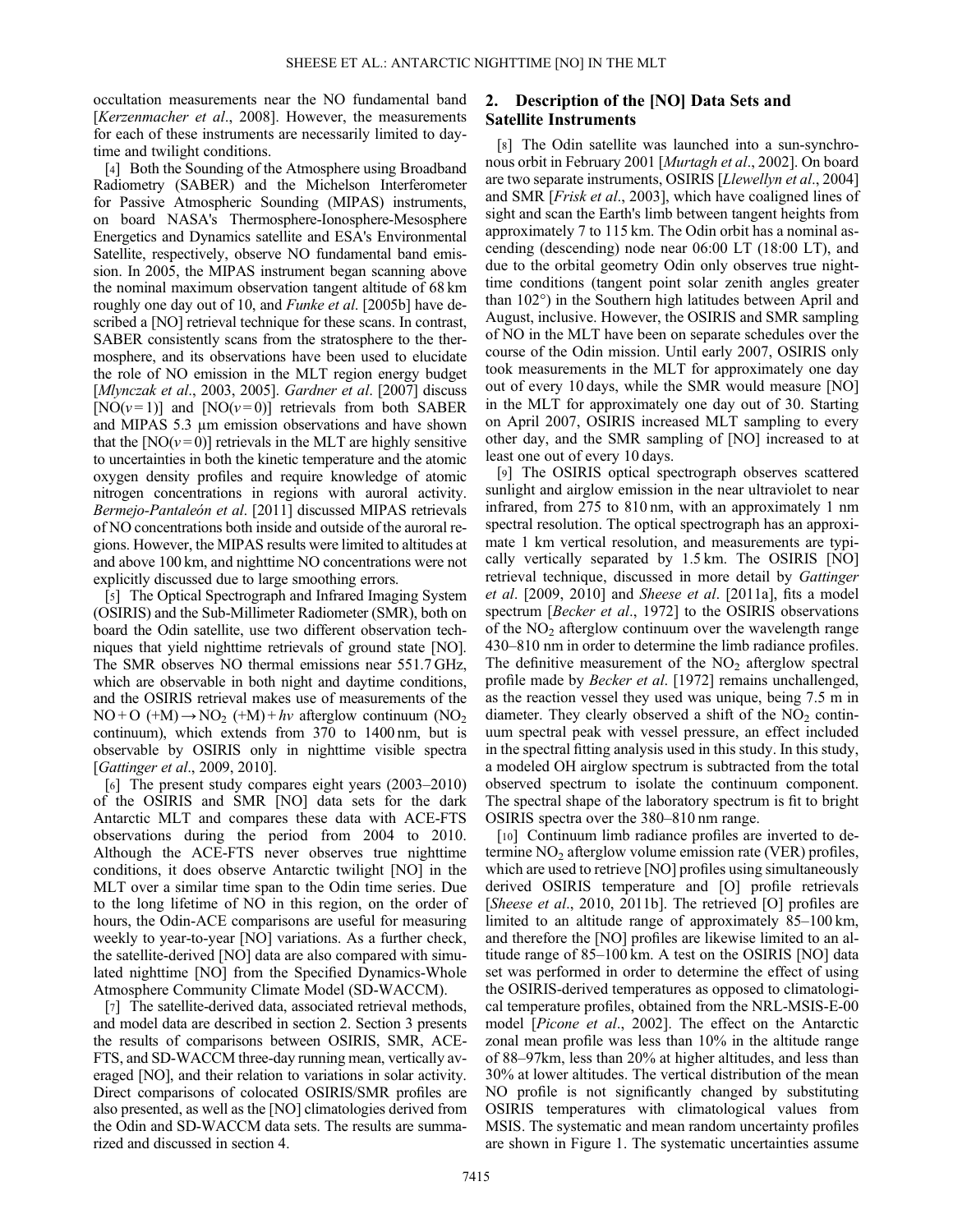

Figure 1. Systematic uncertainty and mean random uncertainty due to instrument noise in the OSIRIS [NO] profiles.

10% systematic uncertainty in both the background density (obtained from MSIS) and temperature profiles, 30% systematic uncertainty in the OSIRIS [O] profile, and 15% uncertainty in both the two-body and three-body reaction coefficients. Systematic uncertainties due to OH airglow removal when fitting to the continuum are assumed to be insignificant in this region. The random uncertainty is due to instrument noise propagated through the VER retrievals. The systematic uncertainties are greatest,  $\sim$ 38%, at 86 km and decrease with altitude to ~28% at 100 km. The mean random uncertainty is lowest, ~24%, at 93 km, and greatest,  $\sim$ 36%, at 85 km.

[11] The SMR observes NO thermal emission lines in a band centered near 551.7 GHz and uses an optimal estimation technique to derive NO volume mixing ratios (VMR) from the observations. SMR level 2, version 2.1 NO data were used in this study, for which the retrieval vertical resolution is  $\sim$ 7 km in the MLT. SMR measurements are consistently made on a  $\sim$ 3 km grid, but the NO retrievals in the MLT are made on a  $\sim$  5 km grid. Profiles are then linearly interpolated onto a 1 km grid and converted from NO VMR to [NO] using the SMR temperature and pressure profiles, which are from COSPAR international reference atmosphere (CIRA) climatology. Unfortunately, neither SMR nor OSIRIS is currently retrieving pressure or background density profiles in the MLT region, and therefore the SMR NO conversion requires climatological background densities. The use of CIRA climatology in the VMR to density conversion introduces a systematic uncertainty of less than 10% into the SMR [NO] data; however, it should be noted that the CIRA climatology is also used in the SMR NO VMR retrieval, and the conversion is therefore internally consistent. The mean retrieval error in the Antarctic night MLT profiles varies little with altitude, in the range of 44–48%. The two major factors contributing to the single-profile noise are the

signal-to-noise ratio determined by two relatively weak lines in the observed band and the single-sideband receiver noise temperature of 3000–3500 K; [Urban et al., 2007]. Only values where the measurement response (a measure of the relative contributions of the measurements and the a priori to the retrieved profile [Rodgers, 2000]) was greater than 0.75 were considered in the analysis, and this led to a rejection of ~6% of the SMR data. As the SMR NO VMR retrieval is performed on a logarithmic scale, a positive bias may be introduced in regions of low NO VMR. In the auroral regions, this bias is typically only significant near and below altitudes of  $\sim$ 85 km.

[12] A full analysis of the uncertainties associated with the SMR NO data has not been performed; however, common causes of systematic errors within the 551.7 GHz band are known and have previously been quantified. Both pointing errors and uncertainties of the antenna pattern are small compared to the vertical resolution of the NO measurements [*Urban et al.*, 2007]. Spectroscopic errors are assumed to be small as the line-broadening parameters for the NO transitions have been measured in the laboratory to an accuracy within  $\sim$ 3% [*Colmont et al.*, 2001]. Other spectroscopic parameters are typically known to higher accuracy or lead to smaller uncertainties. Additive calibration errors are estimated to be insignificant as NO is retrieved from the line contrast (background is near zero Kelvin at lower thermospheric altitudes). Multiplicative calibration errors are estimated to be within 2% [Urban et al., 2005]. An uncertainty in the sideband ratio also leads to a multiplicative error, which is estimated to be on the order of 3–6% for the 551.7 GHz band [Eriksson and Urban, 2009].

[13] The ACE satellite was launched into a circular polar orbit in August 2003 [Bernath et al., 2005]. Since the ACE-FTS is a solar occultation instrument, it is limited to twilight conditions and scans the Earth's limb only twice each orbit, with a vertical resolution of ~4 km. ACE-FTS level 2, version 2.2 NO data were used in the analyses, interpolated onto a 1 km grid. For derivations of NO VMR, the ACE-FTS retrieval algorithm [Boone et al., 2005] utilizes 20 microwindows within the NO fundamental band region from 1842.9 to  $1923.5 \text{ cm}^{-1}$ . NO VMR profiles are converted to [NO] using ACE-FTS-derived temperature and pressure profiles. In the MLT, the ACE-FTS [NO] retrieval is essentially independent of the background density, and therefore there is no uncertainty in the MLT ACE-FTS [NO] due to VMR conversion as long as the conversion is consistent with the background densities used in the retrieval. The ACE-FTS data set does not include any estimates of either systematic or random error, but rather only statistical fitting errors, which represent the 1σ statistical fitting errors in the ACE-FTS nonlinear least squares fitting retrieval. The mean fitting error profile decreases nearly linearly with altitude from 46% at 85 km to 16% at 100 km. Although Kerzenmacher et al. [2008] validated the ACE-FTS lower mesospheric NO data product, MLT NO was only compared with ~30 coincident NO profiles derived from HALOE observations. Those results indicated that ACE-FTS NO VMRs were typically higher than those of HALOE by  $\sim$ 40% or less in the altitude region of 93–100 km, and no estimates of ACE-FTS systematic or random uncertainties were discussed.

[14] Due to the difference in their measurement techniques, OSIRIS and ACE never make common-volume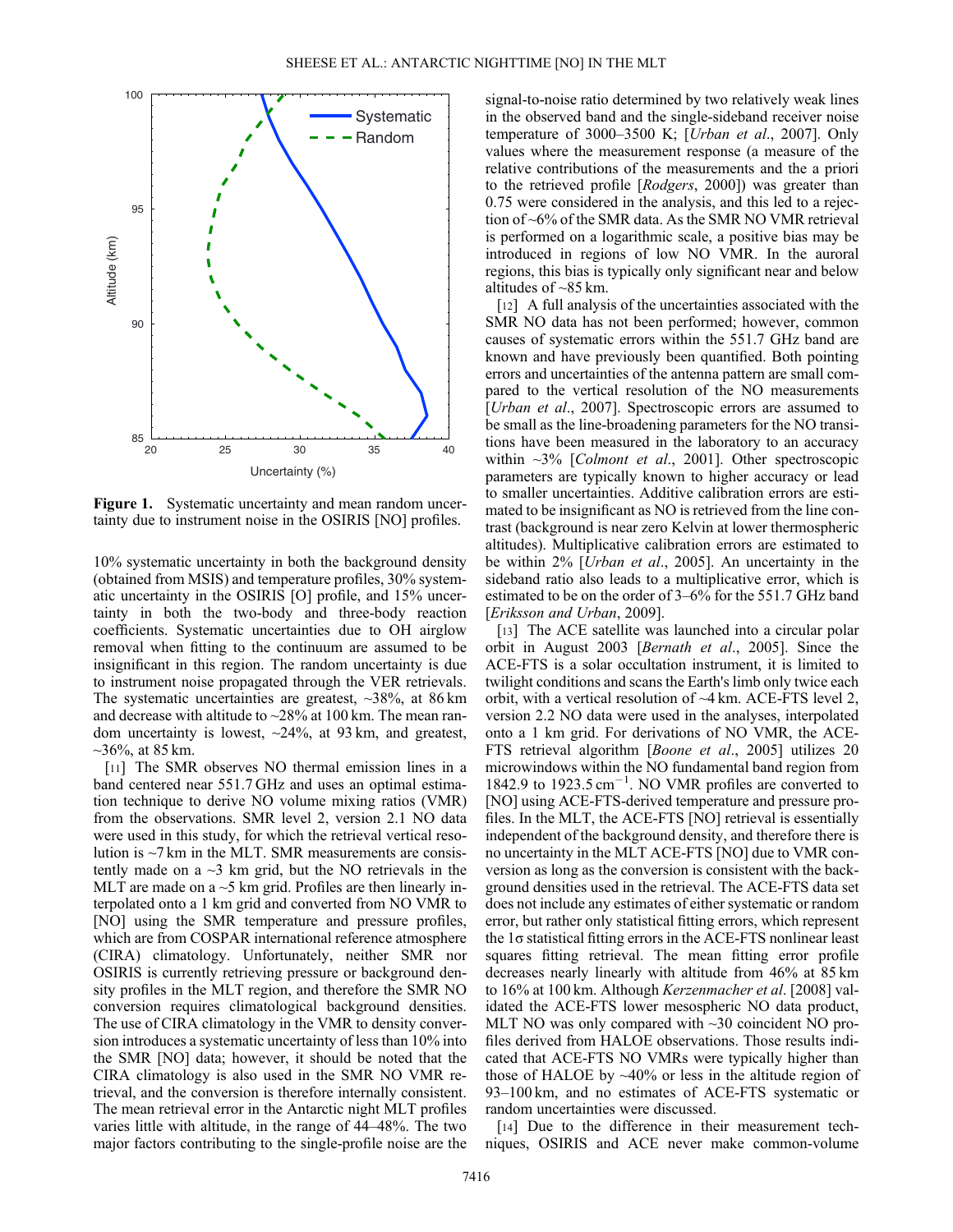

Figure 2. Comparison of OSIRIS, SMR, and ACE-FTS vertically averaged [NO] (vertically averaged between 90 and 100 km) for days 91–244 of each year. Both AM and PM data are included, and data are smoothed by the 10 day running mean.

measurements. However, as the lifetime of NO in the MLT region is on the order of hours-weeks, it is expected that there will be relatively small diurnal variation between twilight and nighttime values at the Odin observation local times. For example, model results from Bailey et al. [2002] show that twilight and nighttime [NO] (at mean ACE-FTS and Odin local times) differ by less than 13% at the [NO] peak during fall equinox, and by less than 10% during winter solstice. Although, given different input energy deposition conditions within the model, these values could be significantly different. Ideally, the two data sets would be scaled to a common local time using model simulations of the NO diurnal variation. Model data from two different global climate models (GCMs) were analyzed for this purpose, WACCM and the Thermosphere-Ionosphere-Mesosphere Electrodynamic Global Circulation Model. However, due to large differences between the model results, both in absolute magnitude and spatial and temporal variations, a reliable diurnal variation could not be derived from the simulations, and so no scaling in time has been performed. These differences, along with results from Bailey et al. [2002], indicate that in this region differences in [NO] are highly dependent on the auroral input, and currently the best way to accurately simulate energetic particle precipitation (EPP) within a GCM is an open question.

[15] Modeled [NO] profiles were obtained from SD-WACCM, version 4, which constrains the lower atmosphere in the model to meteorological data from the Goddard Earth Observing System 5. The method of nudging lower atmospheric temperature and wind fields within the model are discussed by Lamarque et al. [2012, and references therein]. The SD-WACCM model output was chosen for comparison as the model NO simulations are derived in part by auroral forcing, and the auroral forcing within the model is dependent on real  $K_p$  planetary geomagnetic index values. As well, as with most GCMs, the gravity wave parameterization is determined in part by lower atmospheric dynamics, and therefore vertical eddy diffusion within SD-WACCM (determined from the gravity wave parameterization) is also influenced by the incorporated meteorological data. NO concentrations in SD-WACCM are determined by the basic middle atmosphere chemistry in the model [Kinnison et al., 2007], by transport, and by ion chemistry, including NO production in the auroral zones. The ion chemistry model within SD-WACCM incorporates ion-neutral, recombination, and photoionization reactions involving electrons,  $O^+$ ,  $O_2^+$ ,  $N^+$ ,  $N_2^+$ , and NO<sup>+</sup> [*Marsh et al.*, 2007]. Ionization due to EPP in the auroral regions is parameterized using calculated hemispheric power, which uses  $K_p$  index values as an input. In this study, only daily snapshots from the SD-WACCM model, at 0:00 UT, were used. SD-WACCM profiles are provided on pressure levels, and one of the available outputs is geopotential height. The geopotential heights were converted to geophysical altitude using a latitude-dependent Earth radius and were then used to spline-interpolate the SD-WACCM [NO] profiles onto a 1 km altitude grid.

### 3. Results

[16] All data discussed in this section, unless explicitly stated otherwise, are zonally averaged in the high-latitude region poleward of 60°S, from days 91–244 of the year (April–September), and in the altitude range of 85–100 km. Prior to 2003, OSIRIS was not sampling the atmosphere up to 100 km, and therefore the OSIRIS data set starts in April 2003. In all three data sets, retrieval profiles that contain outliers have been filtered out of the analysis. For all three data sets, outliers for each individual year were determined using the Median Absolute Deviation (MAD) [e.g., Toohey et al., 2010; and references therein]. Due to the large natural variability of the observations, values were determined to be outliers if they were more than 10 times the Median Absolute Deviation  $(10 \times MAD)$  greater than the median. In the OSIRIS data, this filtering process flagged less than 6% of the profiles as containing outliers. Both the OSIRIS and ACE-FTS retrievals allow for negative values within the retrieved profile, and negative values were retained in the data sets so as not to skew the mean.

[17] In order to ensure that the SD-WACCM profiles used were truly nighttime conditions, corresponding NO photolysis rate  $(J_{NO})$  profiles were also examined, and only [NO] profiles where all values in the corresponding  $J_{\text{NO}}$  profile were equal to zero were allowed in the analysis. This sampling leads to a zonal bias, as SD-WACCM snapshots are only available at a single universal time. Although there can be large zonal variations in mesospheric composition, these variations are typically due to planetary wave activity and are averaged out on the timescales over which the SD-WACCM data are being averaged. Additional zonal variation in [NO] density in the Antarctic region occurs due to EPP produced NO (EPP-NO) along the auroral oval [Sheese et al., 2011a], which is not centered over the geographic southern pole. A study is currently underway to sample and analyze SD-WACCM [NO] along the OSIRIS observational path.

#### 3.1. Comparisons of Vertically Averaged [NO]

[18] As is apparent from Figure 2, the mid- to long-term variations exhibited in the OSIRIS, SMR, and ACE-FTS data sets are in reasonable agreement. AM and PM data are included in all three data sets, as OSIRIS observes no significant systematic difference between AM and PM densities, SMR observations exhibit a slight AM positive bias, and the ACE-FTS does not observe Antarctic AM and PM conditions at the same time of the year. All three data sets in Figure 2 have been smoothed by the 10 day running mean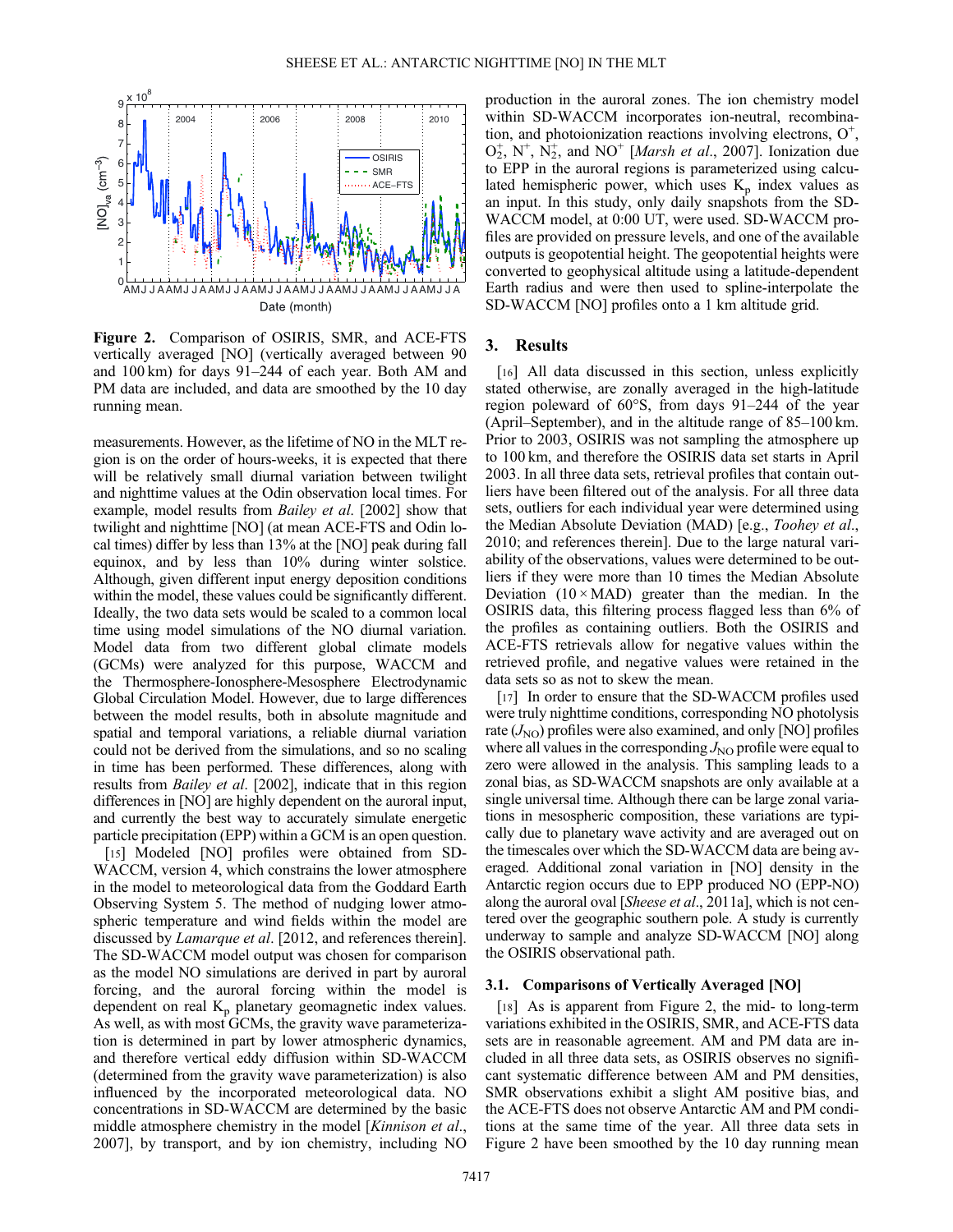

Figure 3. Correlation plots comparing three-day mean  $[NO]_{va}$  values between (a) SMR and OSIRIS, (b) ACE-FTS and OSIRIS, and (c) SMR and ACE-FTS. Dashed lines are the linear fits, and dotted lines are the 1-to-1 line. Correlation coefficients,  $r$ , and slopes of the linear fits,  $m$ , are also shown.

to reduce noise and highlight variations on monthly timescales. Over the long-term in all three data sets, [NO] vertically averaged between 90 and 100 km (the range over which OSIRIS has the greatest signal-to-noise ratio), [NO]

 $_{va}$ , is observed to decrease during the period from 2003 to 2009, and then begins to increase in 2010. One possible, but unlikely, explanation for this variation in the Odin data is that from 2003 to 2009, the Odin orbit drifted such that both the OSIRIS and SMR observed mean local times at latitudes near 70°S were shifted forward by ~40 min. The Odin orbital drift since 2009 is such that it is now shifting back in the observed local time towards the nominal local time. Bailey et al. [2002] modeled [NO] diurnal variations at 65° N for equinox and solstice conditions, both in the presence and absence of auroral activity. For both winter solstice and equinox conditions, the modeled diurnal variations do not exceed 30% from the daily mean and were on the order of 20% in the presence of auroral activity. Given that the lifetime of NO in this region is on the order of hours-weeks, the effect of a shift in local time of only 40 min would not explain the  $[NO]_{va}$  decrease of over a factor of 3 that is observed in the OSIRIS data and similarly in the ACE-FTS data, which are not subject to this orbital drift.

[19] However, this variation does correspond well with the 11 year solar cycle. Monthly averaged 2003–2010 OSIRIS  $[NO]_{va}$  and corresponding F10.7 solar flux data (obtained from ngdc.noaa.gov) have a correlation coefficient of 0.77. As discussed by Sheese et al. [2011a], the OSIRIS data show a relatively strong correlation with the time-shifted  $A_p$  index values (a proxy for geomagnetic activity). Lomb-Scargle harmonic analyses [*Press and Rybicki*, 1989] of the vertically averaged OSIRIS  $[NO]_{va}$  for 2007–2010, not shown, reveal peak amplitudes each year in the range of 25–29 days. Data prior to 2007 were omitted in this analysis due to the lower OSIRIS mesosphere sampling rate of once every 10 days. These peak amplitudes correspond to the 27 day solar rotation and are at a minimum in 2009 during the prolonged solar minimum between solar cycles 23 and 24.

[20] Three-day running mean  $[NO]_{va}$  values of the three data sets show strong correlation with each other, indicating that the variations observed by the three instruments agree well at weekly to annual timescales. Figure 3 shows correlation plots for comparisons of three-day mean  $[NO]<sub>va</sub>$  values. The comparison that yielded the largest correlation coefficient,  $r$ , is that between OSIRIS and ACE-FTS, where  $r = 0.85$ . The comparison between OSIRIS and SMR [NO]  $_{va}$  yielded a correlation coefficient of  $r = 0.79$ , and between ACE-FTS and SMR,  $r = 0.79$ . It should be noted that due to the SMR sampling rate, SMR three-day mean  $[NO]_{va}$  values are essentially daily values. Slopes of the linear fits,  $m$ , are also shown in Figure 3 and are much less than 1 when comparing with SMR. This is, in part, indicative of the systematic differences between the data sets, but is mostly due to the SMR NO concentrations being retrieved on a naturallogarithmic scale, which does not allow for the SMR retrieval to derive negative concentrations.

[21] Comparing 323 OSIRIS and SMR three-day mean  $[NO]_{va}$  values, OSIRIS values are on average 10% larger, with a standard deviation of the mean difference of 39%; and a comparison of 452 OSIRIS and ACE-FTS values shows that the OSIRIS values are on average 31% larger, with a standard deviation of the mean difference of 40%. A comparison of 199 SMR and ACE-FTS values shows that SMR values are on average 21% larger, with a standard deviation of the mean difference of 39%. In all three cases, the percent difference values were on the order of or within the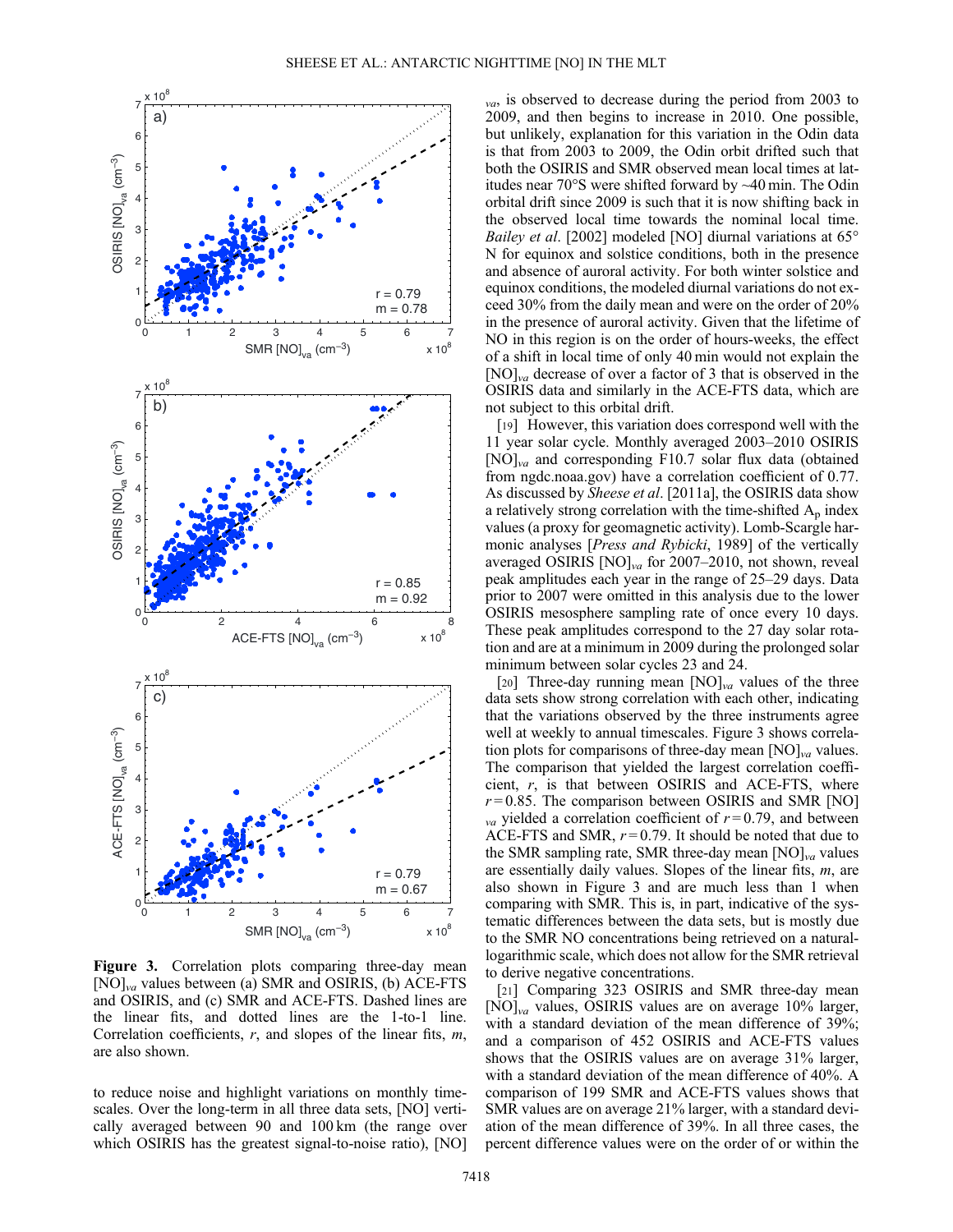**Table 1.** Mean Percent Differences in Three-Day Mean  $[NO]_{va}$ Between Each Pair of Instruments

| Instruments        | Mean % Diff. | $1 \sigma$ (%) | $#$ of Points |
|--------------------|--------------|----------------|---------------|
| OSIRIS-ACE-FTS     | 31.0         | 39.5           | 452           |
| <b>OSIRIS-SMR</b>  | 103          | 38.7           | 323           |
| <b>SMR-ACE-FTS</b> | 21.0         | 391            | 199           |

estimated OSIRIS systematic uncertainties, ~27–36% in this region (90–100 km), and a summary of the percent differences is shown in Table 1. ACE-FTS data are expected to be slightly lower than the other data sets, as NO loss due to photolysis at twilight is a NO sink, even while auroral production of NO is occurring [*Bailey et al.*, 2002]. The majority of the difference between the data sets, however, is most likely due to systematic differences. A difference between ACE-FTS and SMR is also expected as the two density data sets were converted from VMR values by using different background densities. In a comparison of all coincident SMR and ACE-FTS observations, the SMR CIRA climatological background densities in the 90–100 km region were typically 5–10% larger than ACE-FTS derived densities. As previously mentioned, there is no significant uncertainty in ACE-FTS [NO] due to VMR conversion, and the SMR conversion is also internally consistent. Therefore, the difference between SMR and ACE-FTS [NO] due to differences in the background densities is estimated to be less than 10%.

[22] Daily SD-WACCM  $[NO]_{va}$  values were determined by vertically averaging all nighttime-condition profiles, as determined by corresponding  $J_{\text{NO}}$  values, poleward of 60 $\textdegree$ S between 90 and 100 km, for each daily snapshot. Figure 4a shows this SD-WACCM time series compared with the OSIRIS  $[NO]_{va}$  time series seen in Figure 2. The SD-WACCM data have also been smoothed by the 10 day running mean to match those of the three instruments. The SD-WACCM  $[NO]_{va}$  values are on the same order as those of OSIRIS, especially at times nearer winter solstice. From April to the beginning of June, OSIRIS and ACE-FTS tend to exhibit greater NO concentrations than SD-WACCM (with the exception of 2009). SMR also exhibits greater NO concentrations than SD-WACCM in April-June 2010; however, the SMR sampling was too sparse prior to 2007 to observe this difference. OSIRIS exhibits slightly greater NO concentrations during August–September 2003–2005 and 2010, although this is not a regular feature seen in either the ACE-FTS or SMR data.

[23] In order to rule out the possibility that the lower SD- $WACCM [NO]<sub>va</sub>$  values is an effect of the vertical sampling, Figure 4b plots the SD-WACCM  $[NO]_{va}$  values along with the daily SD-WACCM 50–130 km NO partial column density values. There is little difference in the variations seen in the partial column density time series compared with those of the  $[NO]_{va}$  time series. The low SD-WACCM  $[NO]$  is possibly due to low EPP-NO in the SD-WACCM model during



Figure 4. (a) Comparison between OSIRIS (same conditions as Figure 2) and 10 day mean SD-WACCM [NO]<sub>va</sub> and 10 day averaged 3 h K<sub>p</sub> index values. (b) 10 day mean SD-WACCM [NO]<sub>va</sub> compared with SD-WACCM  $[NO]_{pc}$  (partial column densities from 50 to 130 km).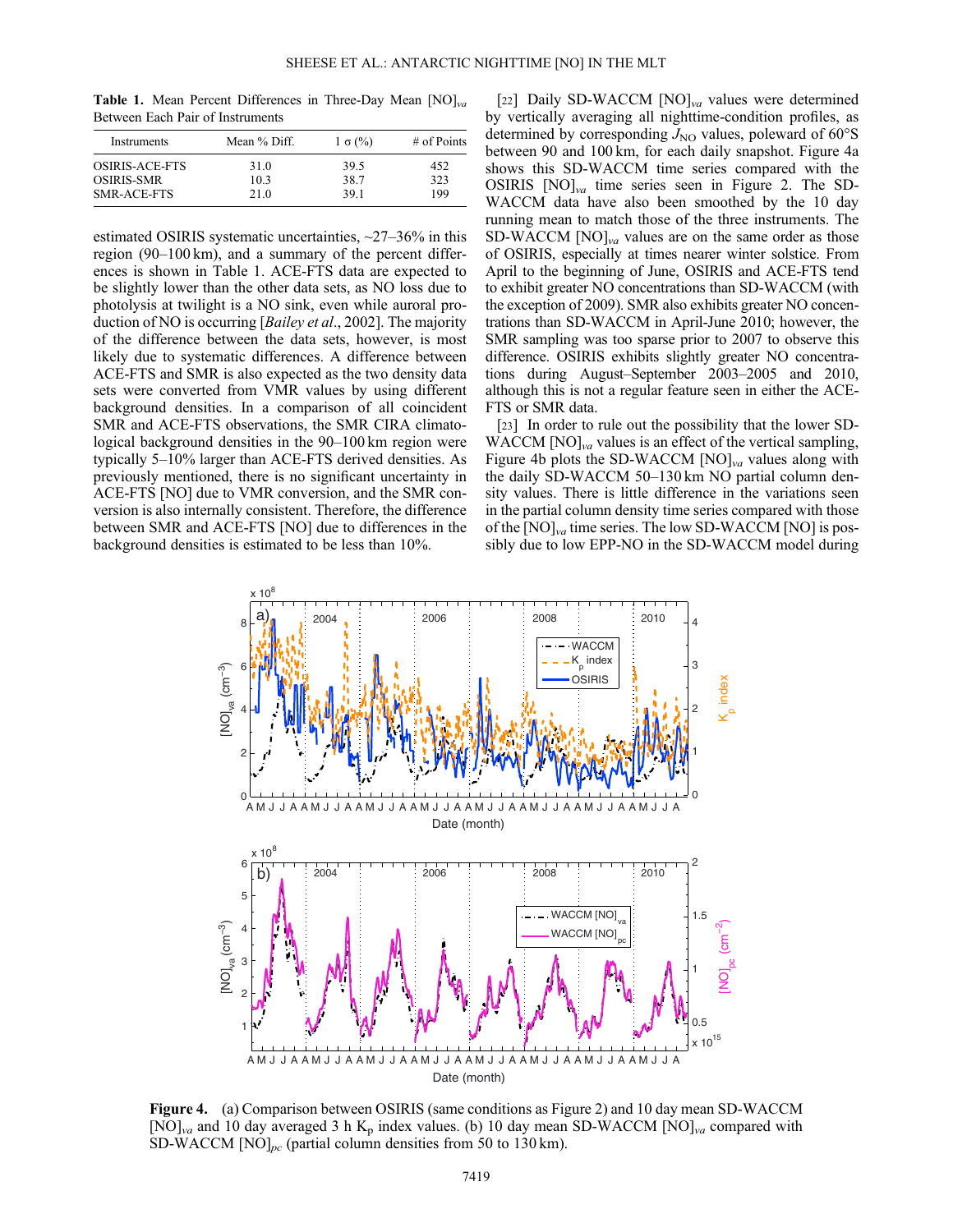

Figure 5. Statistical analysis of coincident OSIRIS and SMR profiles. OSIRIS profiles have been vertically smoothed using the 7 km running mean, and coincident profiles where the OSIRIS values are negative have been excluded. (a) Mean coincident OSIRIS and SMR [NO] profiles. (b) Mean percent difference profiles,  $100\%$  (OSIRIS – SMR) / mean, dashed lines indicate the  $\pm 1\sigma$  standard deviation. (c) OSIRIS and SMR measurement standard deviations. (d) Correlation coefficient profiles. Numbers on right-hand side indicate number of coincident retrievals at a given altitude.

times where there are more sunlit hours in a day. Figure 4a also compares the OSIRIS and SD-WACCM  $[NO]_{va}$  time series with 10 day averages of 3 h  $K_p$  index values (obtained from ngdc.noaa.gov), which are used as input for SD-WACCM auroral forcing calculations. The OSIRIS time series (which shows strong correlation with the ACE-FTS and SMR time series) exhibits good correlation with the averaged 3 h  $K_p$  index values, with a correlation coefficient of 0.74. If time lags are introduced into the  $K_p$  index time series,

a maximum correlation with the OSIRIS data is achieved with a 4 day lag, with a correlation coefficient of 0.82. This is indicative of NO initially being produced at higher altitudes and being transported into the 90–100 km altitude range; it also indicates that the production of NO is dependent on recent auroral activity, not solely on instantaneous energy deposition [e.g., Cravens, 1981]. The SD-WACCM time series also sees a maximum correlation with the  $K_p$  time series with a 4 day lag, with a correlation coefficient of only 0.43. Although the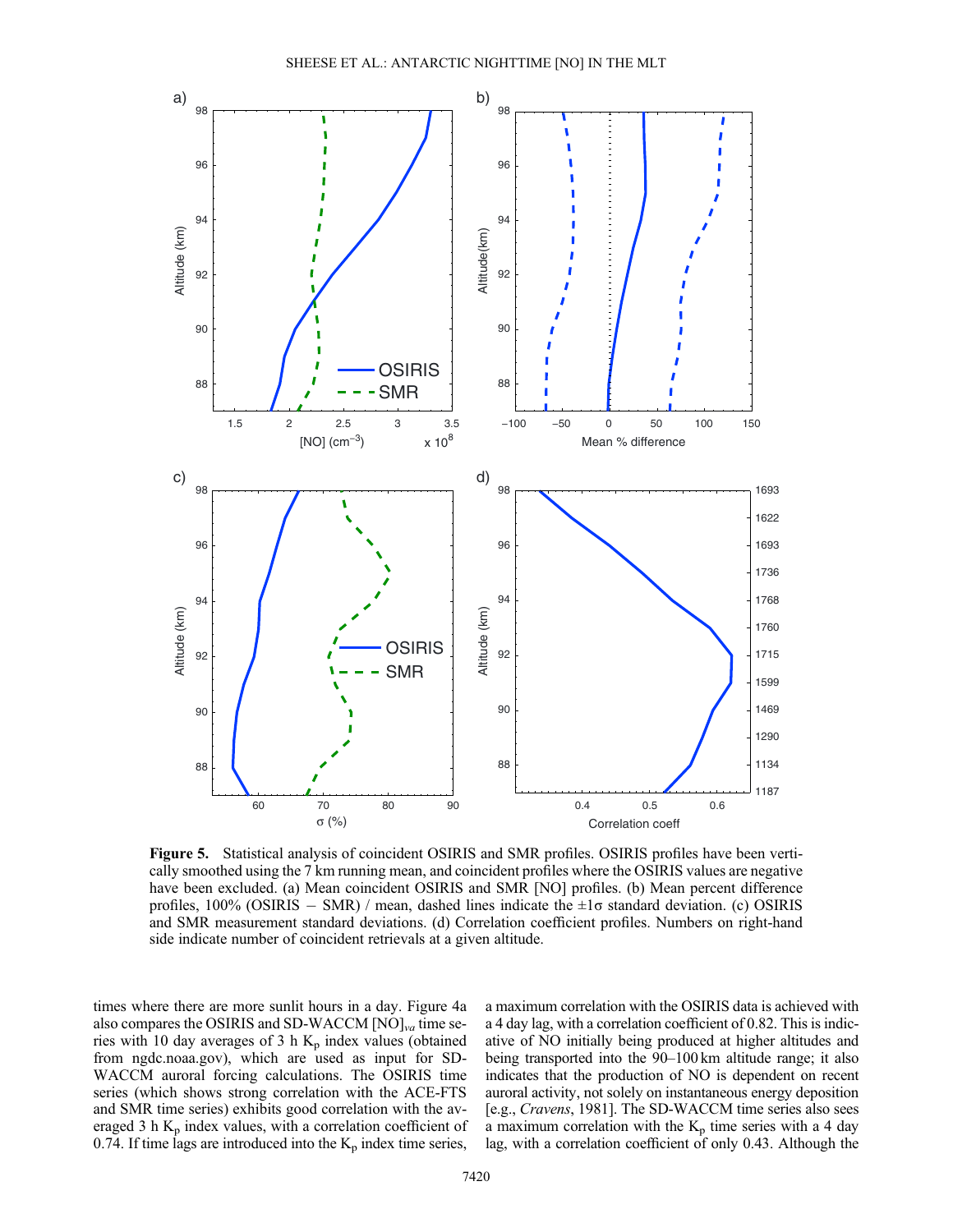

Figure 6. Antarctic [NO] climatologies for 2003–2010 from (a) OSIRIS, (b) SMR, and (c) SD-WACCM. The OSIRIS and SD-WACCM data are smoothed by their respective 10 day running means, whereas the SMR data are smoothed by the 30 day running mean. The solid black lines indicate the [NO] peak altitude.

 $K_p$  index is only a moderate proxy of EPP, it is clear that the SD-WACCM NO concentration in this region is not as strongly dependent on EPP as the measurements.

## 3.2. Comparisons of Odin [NO] Profiles

[24] As OSIRIS and SMR are both on board Odin with colocated lines of sight, near common-volume comparisons can be made between the two data sets. However, as previously mentioned, the two instruments have different sampling rates and vertical resolutions, as well as different horizontal fields of view. In order to compare the two data sets directly,

each OSIRIS profile was smoothed with a 7 km running mean in order to match the SMR vertical resolution. Direct comparisons between over 1700 coincident OSIRIS and SMR profiles were made for two different cases—first, all coincident profiles were compared, and then only profile data where the OSIRIS data were positive were compared. The majority of the negative OSIRIS values occur during 2008–2009, when geomagnetic activity was at a minimum.

[25] In both cases, there is little to no agreement in the mean coincident profiles, with OSIRIS exhibiting greater [NO] values than SMR by approximately 20–40% at the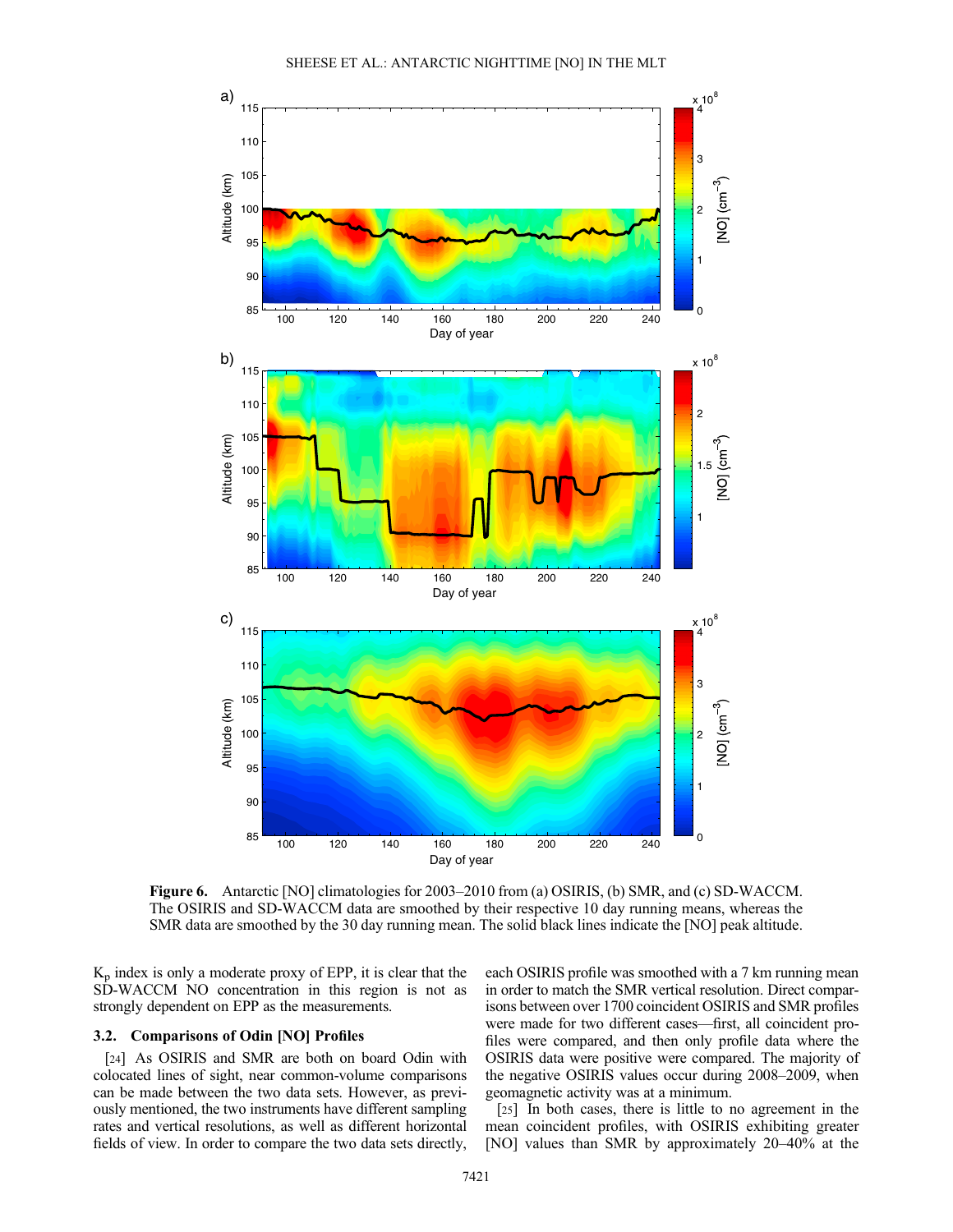

Figure 7. 2003–2010 climatological [NO] peak heights from (a) OSIRIS and (b) SD-WACCM.

higher altitudes, and lower [NO] values than SMR by approximately 15–30% at the lower altitudes. Figure 5a shows the mean OSIRIS and SMR profiles for the case where negative OSIRIS profiles have been excluded. The mean of the percent differences between the individual coincident profiles in this case, shown in Figure 5b, indicates that at altitudes of 90 km and below, OSIRIS values on average are within 8% of the SMR values. At 94 km and above, OSIRIS values are greater than those of SMR by  $\sim$ 35%. These differences do exceed the OSIRIS systematic uncertainties, and the standard deviations of the percent difference profile are large, on the order of 60–80%. Including negative OSIRIS values leads to very large percent difference values, and therefore results for this case are not shown.

[26] Both data sets exhibit large standard deviations, shown in Figure 5c. The SMR values are on the order of 75%, whereas the OSIRIS standard deviations range between 56 and 66%. It should be noted that these values represent both random uncertainty and natural variability, the latter of which is large over the solar cycle. The largest correlation between the two data sets, Figure 5d, is at an altitude of 92 km, with a correlation coefficient of approximately  $r = 0.61$ . This is significantly lower than the correlation between the OSIRIS and SMR three-day mean  $[NO]_{va}$  values; although this is expected, as the  $[NO]_{va}$  averages out much of the random error associated with the individual profiles.

[27] Altogether, the poor agreement in the mean coincident OSIRIS and SMR profiles, the large standard deviations, and the poor correlation between the data sets lead the authors to question the validity of the individual profiles of both

instruments. Given the lack of other nighttime NO data with which to compare at this time, it is not possible to determine which data set's individual profiles are more reliable. Therefore, the authors note that neither data set's individual profiles have been validated and the data sets can only be used for climatological purposes.

#### 3.3. Profile Climatologies

[28] Previous satellite measurements of [NO] profiles outside of the dark polar region [e.g., Siskind et al., 1998; Barth et al., 2003] have shown that [NO] typically peaks in the 106–110 km region. However, in all three of the satellitederived data sets analyzed in this study, a different phenomenon is observed. Figure 6 shows profile time series composites of the 2003–2010 OSIRIS, 2004–2010 SMR, and 2003–2010 SD-WACCM [NO] data. ACE-FTS data were not considered in the climatology analysis as ACE-FTS does not observe the dark polar region near winter solstice. The OSIRIS and SD-WACCM data were smoothed with the 10 day running mean in order to reduce noise and to highlight seasonal variations, and the SMR data were smoothed with the 30 day running mean due to SMR's lower sampling rate. The step-function nature of the SMR climatology is due to the SMR 5 km vertical retrieval grid. Although there are significant differences between the OSIRIS and SMR autumn-winter climatologies, both exhibit a [NO] peak height that descends to an altitude below 100 km. At the beginning of autumn, the SMR [NO] maximum is near an altitude of 105 km, close to the accepted [NO] peak height, and the OSIRIS data exhibit a [NO] peak closer to 100 km. However, it is possible that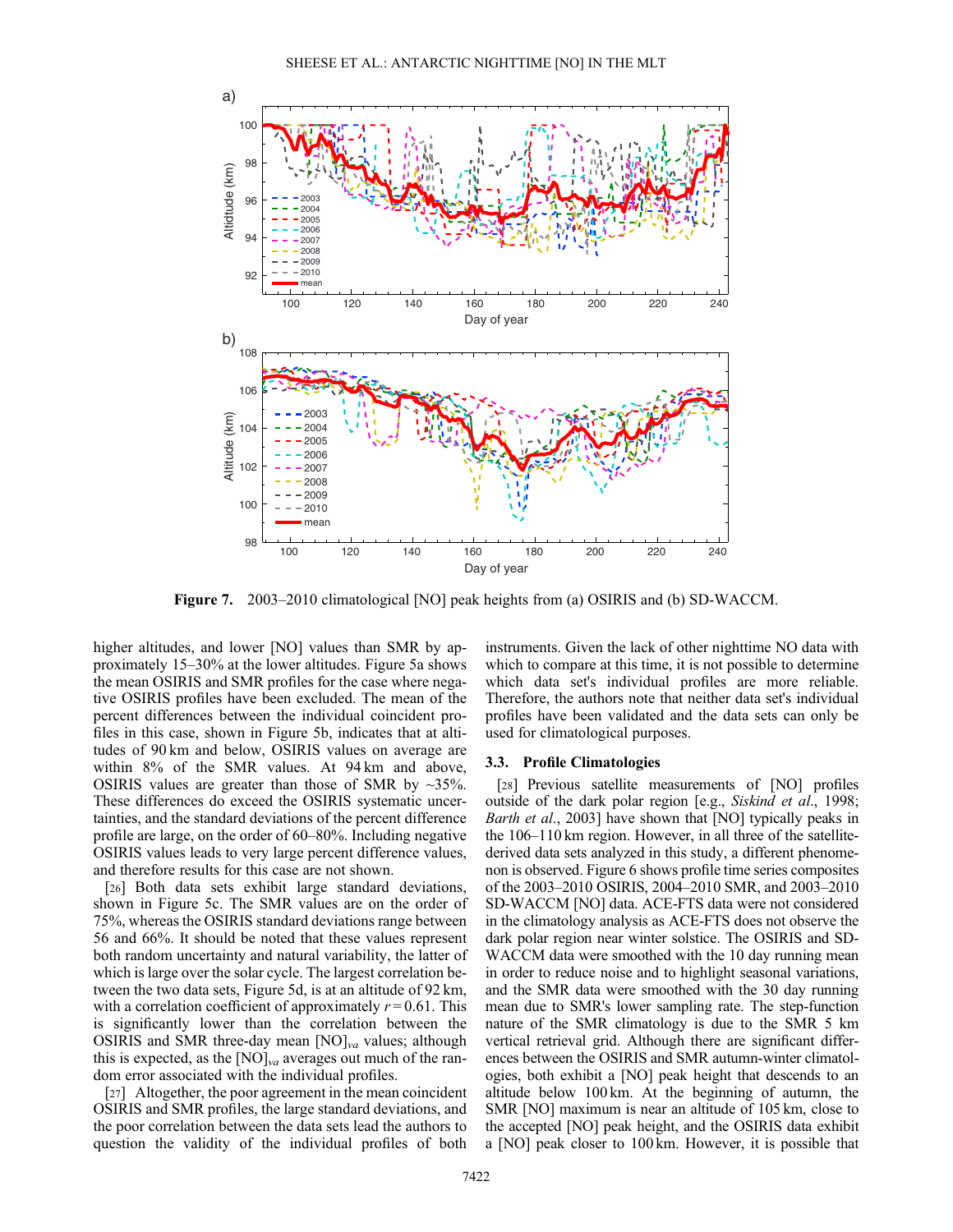

Figure 8. Peak heights of the satellite-derived and modeled NO climatologies. The SMR data were smoothed by the 30 day running mean, and all other data were smoothed by the respective 10 day running means.

the OSIRIS peak height is artificially low at this time due to the fact that 100 km is the highest altitude at which OSIRIS is deriving [NO]. In both the OSIRIS and SMR climatologies, the peak height decreases throughout the autumn to a minimum peak height around winter solstice, and then rises again throughout the rest of the winter to roughly 100 km on day 244. Near winter solstice, the OSIRIS climatological peak height reaches a minimum altitude of ~95 km, whereas the SMR minimum is closer to 90 km. This bias, and the poor agreement in peak height throughout the seasons, could in part be due to the SMR 5 km vertical retrieval grid.

[29] The SD-WACCM climatology shows a somewhat similar variation throughout the autumn-winter, only at higher altitudes. Throughout the autumn, the SD-WACCM climatology exhibits a peak height that descends from  $107 \text{ km}$  to  $\sim$  102 km near winter solstice then rises again throughout the winter to  $\sim$ 105 km. Figures 7a and 7b compare the OSIRIS and SD-WACCM peak height descents for individual years from 2003 to 2010. With the possible exceptions of 2009 in the OSIRIS data and 2007 in the SD-WACCM data, this ~5 km vertical descent is observed every year in both data sets.

[30] A 2004–2010 ACE-FTS climatology was also constructed and smoothed by the 10 day running mean, in order to check if there is any evidence of this descent in the twilight data. Figure 8 shows the [NO] peak heights from all three satellite-derived climatologies compared with that of SD-WACCM. The ACE-FTS peak heights do not completely agree with any one data set throughout the entire autumn-winter period, but rather exhibit some agreement with OSIRIS or SMR at different times. At the beginning of autumn, ACE-FTS agrees somewhat with SMR, with peak heights descending from ~104 km. Mid to late autumn, ACE-FTS agrees well with OSIRIS, with peak heights near 96 km, and midwinter, both ACE-FTS and SMR peak heights are near 100 km. Despite the large disagreements between the four data sets, there is agreement that near winter solstice, the Antarctic [NO] peak height decreases significantly from the accepted density peak height of  $\sim$ 106 km.

## 4. Summary and Discussion

[31] An eight-year OSIRIS data set of Antarctic [NO] in the MLT has been compared with similar data sets from SMR,

ACE-FTS, and SD-WACCM. Comparisons of vertically averaged satellite-derived data poleward of 60°S show good agreement in the weekly, monthly, and year-to-year variations. As NO at high latitudes is produced predominantly through auroral precipitation, these variations correspond to changes in solar activity. In all three data sets,  $[NO]_{va}$  (NO densities vertically averaged from 90 to 100 km) decrease significantly from the beginning of their time series (2003–2004) to 2009, the solar cycle 23 minimum.  $[NO]_{va}$  then increases significantly in 2010 with the onset of solar cycle 24.There is evidence of a  $\sim$ 27 day cycle present in each of the three satellite-derived data sets, and the OSIRIS data set exhibits good correlation,  $r = 0.82$ , with 4 day lagged daily average 3 h  $K_p$  index values. These findings are not a new result, for instance, over two decades ago, Barth et al. [1988] linked low-latitude [NO] fluctuations to the solar Lyman-α irradiance 27 day cycle. As well, the SMR and ACE-FTS three-day mean  $[NO]_{va}$  values are strongly correlated with those of OSIRIS, with correlation coefficients on the order of 0.8. On average, OSIRIS  $[NO]_{va}$  are ~10% larger than SMR values, which is within the OSIRIS systematic errors; and on average, OSIRIS  $[NO]_{va}$  are ~30% larger than ACE-FTS values, which is on the same order as the OSIRIS systematic errors and the ACE-FTS fitting errors.

[32] Although there is strong correlation and good agreement between time-averaged  $[NO]_{va}$  values of all three data sets, direct comparisons between colocated OSIRIS and SMR [NO] profiles exhibit poor agreement. The mean colocated OSIRIS and SMR profiles show different [NO] vertical distributions, and the absolute mean percent difference between the two is on the order of 35% at altitudes of 94–98 km, but less than 10% below 90 km. Large standard deviations and poor correlations between the colocated profiles indicate that there are large uncertainties associated with individual nighttime OSIRIS and SMR [NO] profiles and therefore should not be used on an individual profile basis. However, the data sets can be useful for investigating longterm [NO] variations and climatology.

[33] Modeled [NO] from SD-WACCM was also compared with the satellite-derived [NO]. The SD-WACCM  $[NO]_{va}$ are on the same order as those from OSIRIS, SMR, and ACE-FTS near winter solstice, but are typically much lower than the three satellite-derived data sets from early to mid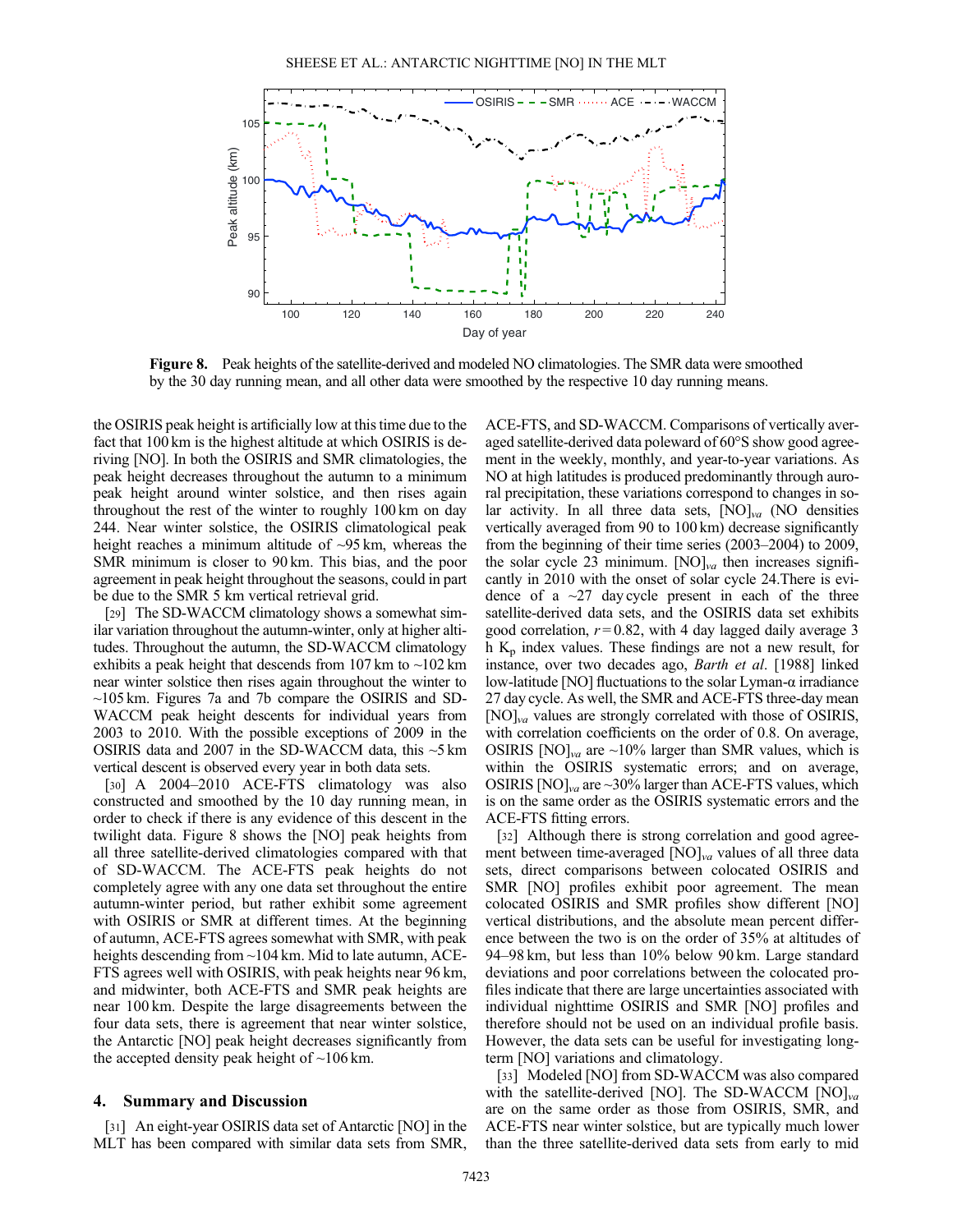autumn. The SD-WACCM  $[NO]_{va}$  seasonal variations, which agree with the SD-WACCM 50–130 km partial column density variations, exhibit what would be expected for NO production driven predominantly by solar irradiance, i. e., [NO] is greatest during winter solstice and low near equinox. The strong correlation between the OSIRIS data set and the  $K_p$  index values suggests that NO production is much more dependent on auroral activity than solar irradiance throughout the autumn and winter. The seasonal variation of SD-WACCM [NO] and its relatively weak dependence on  $K_p$  suggest that the auroral forcing relative to solar irradiance forcing in SD-WACCM is too weak. However, it is possible that SD-WACCM has a strong seasonal cycle in loss rate or in transport that is masking the production variation, and the SD-WACCM zonal sampling bias may also play a minor role in masking the production variation. Further study using the SD-WACCM model with output along the Odin orbital track is needed to determine the sources of this variation.

[34] The autumn-winter climatologies determined from the Odin data sets do exhibit large differences, and further investigation into the Odin NO systematic uncertainties is needed in order to identify the sources of these dissimilarities. However, both data sets exhibit a significant unexpected feature. Nighttime [NO] peak heights descend from near or above 100 km in early autumn to altitudes near 90–95 km around winter solstice. Sheese et al. [2011b] have briefly discussed this NO descent, together with a similar decrease in the observed OSIRIS temperatures at all altitudes and a decrease in mesopause height, as being suggestive of net downward advection in the region. The climatology from the SD-WACCM simulations also shows a  $\sim$ 5 km descent in [NO] peak height throughout the autumn, but from an altitude of 107 km down to 102 km. Recent results from WACCM version 3.5 [Smith et al., 2011] indicate that at the winter pole, the MLT transitions from downwelling below 90–95 km to upwelling at higher altitudes. Smith et al. [2011] also found that transport due to the upward motion at these higher altitudes had little to no effect on the NO VMR vertical distribution. Lossow et al. [2009] also discussed similar upwelling seen in WACCM version 3 data for Antarctic winter above 90 km. These results indicate that eddy and molecular diffusion are most likely responsible for the downward transport of NO observed in the OSIRIS, SMR, ACE-FTS, and SD-WACCM data. The difference in absolute altitude between the observed and modeled data is mostly likely due to weak auroral forcing in the SD-WACCM model. More intense EPP will precipitate auroral electrons with greater energies than accounted for in SD-WCACCM, resulting in NO production at lower altitudes. The SD-WACCM model currently does not account for this process, as it is still an open question how to best incorporate this process into GCMs. Further studies are needed to see how this observed feature can be simulated by the models and to determine the exact dynamical and chemical processes responsible.

Atmospheric Chemistry Experiment is a Canadian-led mission mainly supported by the CSA. The National Center for Atmospheric Research is sponsored by the National Science Foundation. The authors thank the anonymous referees for their valuable comments.

#### References

- Bailey, S. M., C. A. Barth, and S. C. Solomon (2002), A model of nitric oxide in the lower thermosphere, J. Geophys. Res., 107(A8), 1205, doi:10.1029/2001JA000258.
- Barth, C. A. (1964), Rocket measurement of the nitric oxide dayglow, J. Geophys. Res., 69, 3301–3303, doi:10.1029/JZ069i015p03301.
- Barth, C. A., W. K. Tobiska, D. E. Siskind, and D. D. Cleary (1988), Solarterrestrial coupling: Low-latitude thermospheric nitric oxide, Geophys. Res. Lett., 15, 92–94, doi:10.1029/GL015i001p00092.
- Barth, C. A., K. D. Mankoff, S. M. Bailey, and S. C. Solomon (2003), Global observations of nitric oxide in the thermosphere, J. Geophys. Res., 108(A1), 1027, doi:10.1029/2002JA009458.
- Becker, K. H., W. Groth, and D. Thran (1972), The mechanism of the air afterglow  $NO + O \rightarrow NO_2 + hv$ , Chem. Phys. Lett., 15, 215–220, doi:10.1016/0009-2614(72)80152-0.
- Bermejo-Pantaleón, D., et al. (2011), Global observations of thermospheric temperature and nitric oxide from MIPAS spectra at 5.3 μm, J. Geophys. Res., 116, A10313, doi:10.1029/2011JA016752.
- Bernath, P. F., et al. (2005), Atmospheric Chemistry Experiment (ACE): Mission overview, Geophys. Res. Lett., 32, L15S01, doi:10.1029/ 2005GL022386.
- Boone, C. D., R. Nassar, K. A. Walker, Y. Rochon, S. D. McLeod, C. P. Rinsland, and P. F. Bernath (2005), Retrievals for the atmospheric chemistry experiment Fourier-transform spectrometer, Appl. Opt., 44, 7218–7231, doi:10.1364/AO.44.007218.
- Colmont, J.-M., J.-F. D'Eu, F. Rohart, G. Wlodarczak, and J. Buldyreva  $(2001)$ , N<sub>2</sub>- and O<sub>2</sub>-Broadenings and Lineshapes of the 551.53-GHz Line of  $14NO$ , J. Mol. Spectrosc.,  $208$ , 197-208, doi:10.1006/jmsp.2001.8381.
- Cravens, T. E. (1981), The global distribution of nitric oxide at 200 km, J. Geophys. Res., 86, 5710–5714, doi:10.1029/JA086iA07p05710.
- Eriksson, P., and J. Urban (2009), Post launch characterisation of Odin-SMR sideband filter properties, technical report, Dep. of Radio and Space Sci., Chalmers Univ. of Technol., Gothenburg, Sweden.
- Frisk, U., et al. (2003), The Odin satellite. I. Radiometer design and test, Astron. Astrophys., 402, L27–L34, doi:10.1051/0004-6361:20030335.
- Funke, B., M. López-Puertas, S. Gil-López, T. von Clarmann, G. P. Stiller, H. Fischer, and S. Kellmann (2005a), Downward transport of upper atmospheric  $NO<sub>x</sub>$  into the polar stratosphere and lower mesosphere during the Antarctic 2003 and Arctic 2002/2003 winters, J. Geophys. Res., 110, D24308, doi:10.1029/2005JD006463.
- Funke, B., et al. (2005b), Retrieval of stratospheric  $NO<sub>x</sub>$  from 5.3 and 6.2 µm nonlocal thermodynamic equilibrium emissions measured by Michelson Interferometer for Passive Atmospheric Sounding (MIPAS) on Envisat, J. Geophys. Res., 110, D09302, doi:10.1029/2004JD005225.
- Gardner, J. L., B. Funke, M. G. Mlynczak, M. López-Puertas, F. J. Martin-Torres, J. M. Russell, S. M. Miller, R. D. Sharma, and J. R. Winick (2007), Comparison of nighttime nitric oxide 5.3  $\mu$ m emissions in the thermosphere measured by MIPAS and SABER, J. Geophys. Res., 112, A10301, doi:10.1029/2006JA011984.
- Gattinger, R. L., W. F. J. Evans, I. C. McDade, D. A. Degenstein, and E. J. Llewellyn (2009), Observation of the chemiluminescent  $NO + O \rightarrow NO<sub>2</sub> + hv$  reaction in the upper mesospheric dark polar regions by OSIRIS on Odin, Can. J. Phys., 87, 925–932, doi:10.1139/P09-051.
- Gattinger, R. L., et al. (2010),  $NO<sub>2</sub>$  air afterglow and O and NO densities from Odin-OSIRIS night and ACE-FTS sunset observations in the Antarctic MLT region, J. Geophys. Res., 115, D12301, doi:10.1029/2009JD013205.
- Gordley, L., et al. (1996), Validation of nitric oxide and nitrogen dioxide measurements made by the Halogen Occultation Experiment for UARS platform, J. Geophys. Res., 101, 10,241–10,266, doi:10.1029/95JD02143.
- Kerzenmacher, T., et al. (2008), Validation of  $NO<sub>2</sub>$  and  $NO$  from the Atmospheric Chemistry Experiment (ACE), Atmos. Chem. Phys., 8, 5801–5841, doi:10.5194/acp-8-5801-2008.
- Kinnison, D. E., et al. (2007), Sensitivity of chemical tracers to meteorological parameters in the MOZART-3 chemical transport model, J. Geophys. Res., 112, D20302, doi:10.1029/2006JD007879.
- Lamarque, J.-F., et al. (2012), CAM-chem: description and evaluation of interactive atmospheric chemistry in the Community Earth System Model, Geosci. Model Dev., 5, 369–411, doi:10.5194/gmd-5-369-2012.
- Llewellyn, E. J., et al. (2004), The OSIRIS instrument on the Odin spacecraft, Can. J. Phys., 82, 411–422, doi:10.1139/P04-005.
- Lossow, S., J. Urban, H. Schmidt, D. R. Marsh, J. Gumbel, P. Eriksson, and D. Murtagh (2009), Wintertime water vapor in the polar upper mesosphere and lower thermosphere: First satellite observations by Odin submillimeter radiometer, J. Geophys. Res., 114, D10304, doi:10.1029/2008JD011462.

<sup>[35]</sup> **Acknowledgments.** This project was funded by grants from the Canadian Space Agency (CSA) and the Natural Sciences and Engineering Research Council Canada (NSERC). Odin is a Swedish-led satellite project funded jointly by Sweden (Swedish National Space Board), Canada (CSA), France (Centre National d'Études Spatiales), and Finland (Tekes), with support by the third party mission program of the European Space Agency (ESA). The